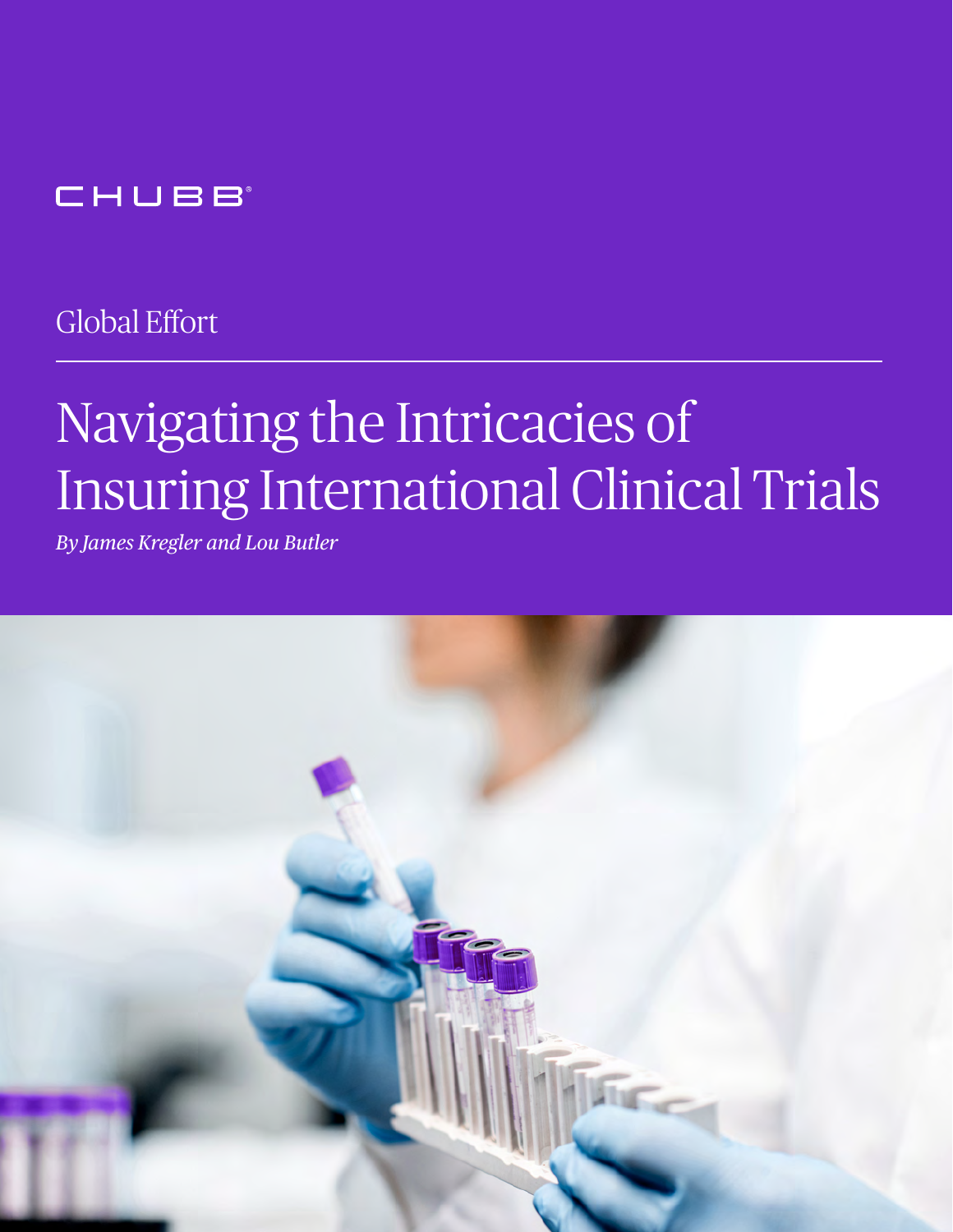

As life science firms grow and expand around the globe, Chubb has the solutions, services, and expertise they need every step of the way.

The life sciences industry is one of innovation. Those in the business of risk management have long known that life sciences companies can move at incredible speeds, propelling scientific breakthroughs and introducing new solutions to the public on a consistent basis.

Over the past several years, many life sciences companies have been working across international borders to develop lifechanging medications and therapies even more quickly than before. While an open exchange of information can lead to faster breakthroughs, when that work takes place across countries, it can also make certain aspects of development more complicated.

One such area is clinical trials, which are subject to a variety of laws and regulations that may differ around the world. For companies operating across multiple countries, this adds layers of complexity to their management of risk. But there are ways to prepare for that complexity. This Global Risk Spotlight highlights five key points for risk managers to consider as they go about arranging insurance for clinical trials on a global basis.



#### Prepare to Pivot

As clinical trials roll out internationally, insurance must be put in place where and when it is needed, sometimes on an extremely tight timeframe. Insurance programs must also adapt as a trial evolves, for example, as protocols are amended, sites shift, and participants change. If coverage is inadequate or delayed, trials can be delayed. Given the exorbitant costs of trials, any setbacks or derailments can be incredibly expensive, so risk managers must be agile and decisive as challenges develop.

# $\boldsymbol{\Theta}$

## Properly Address Local Regulations

Regulations unique to specific countries and territories make insuring clinical trials particularly complicated. When insuring clinical trials outside the United States, locally admitted insurance policies specific to clinical trials are often required, and these policies can have vastly different requirements. For example, in Germany, insurance must cover a test subject's travel to and from a trial. Some countries allow one policy for all trials, while Italy requires separate policies for each trial. Changes in legal, regulatory, and political environments can also shift the landscape for clinical trials. The boards of local ethics committees that review trials to ensure they are ethical and as safe as possible may also weigh in on insurance requirements. Failure to obtain proper insurance coverage in a particular jurisdiction may result in significant underinsured product liability exposures – bringing claims that can stretch across years and result in millions in defense costs alone. Insufficient limits or improper policy language can also lead to trial delays or shutdowns, triggering financial repercussions and potential reputational damage.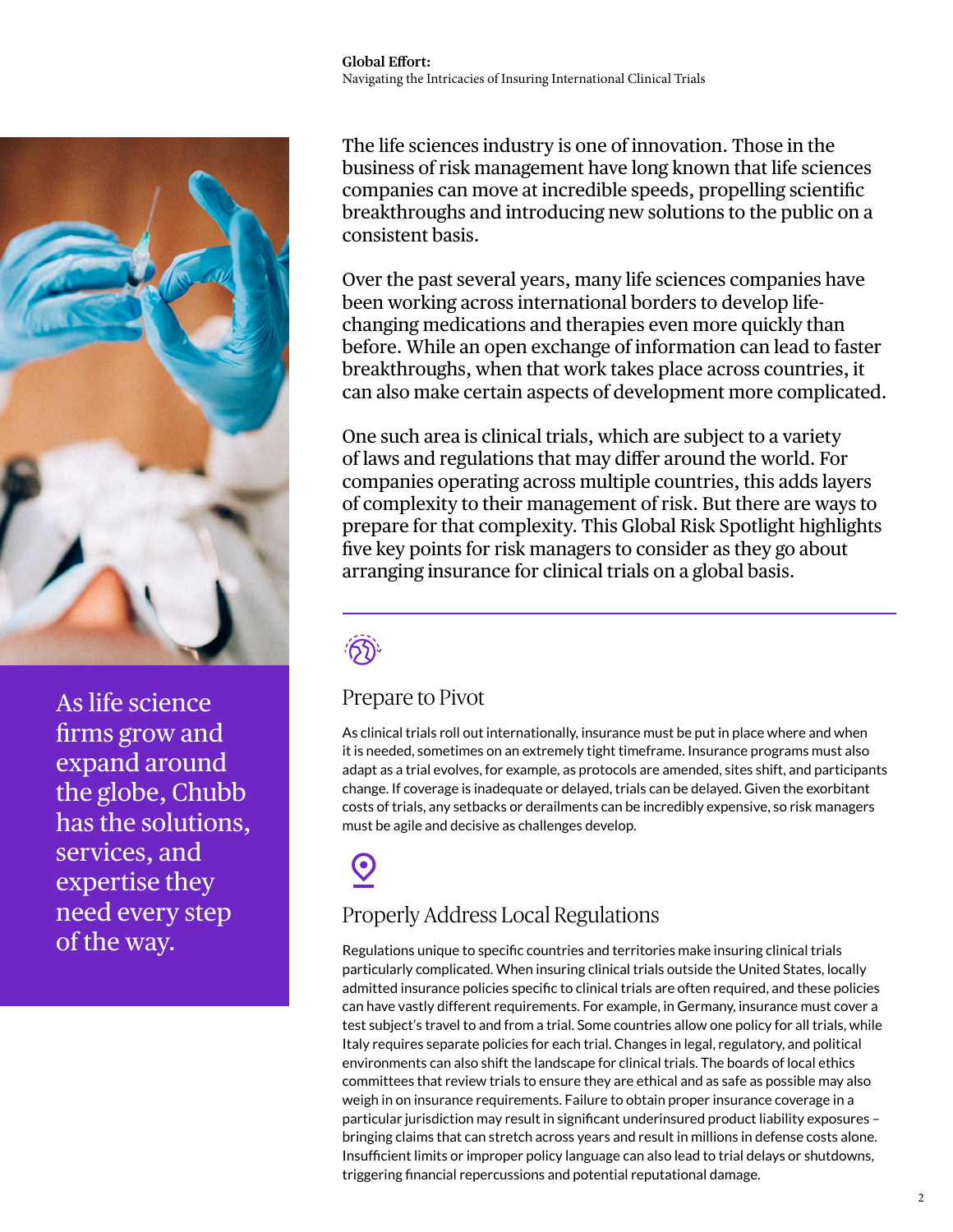# $\mathcal{D}$

#### Anticipate Ongoing Evolution

Life sciences firms may be drawn to new territories where patient population, clinical investigators, or trial costs are more favorable. They may also be involved in mergers or acquisitions or new partnerships with manufacturers and even competitors. As firms grow and the landscape changes, additional amounts of insurance coverage and more sophisticated program structures and services may be needed to optimize a program's efficiency and effectiveness. For example, as life sciences firms expand their operations, one option may be to utilize a multinational master program that combines the consistency, security, and expertise of one global insurer with the requisite locally admitted policies where trials are conducted. Firms should consider any prospective insurer's ability to adjust their insurance programs as their global footprint expands and becomes more complex.

## 匾

## Assess and Mitigate Supply Chain Risk

Supply chain exposures have recently been greatly exacerbated by many factors and show little signs of abating. Actively identifying supply chain vulnerabilities and assessing risk management and contingency plans to mitigate these risks is essential.

Some questions to ask before committing to a supplier include:

- Do all supplier contracts include appropriate indemnifications?
- Is business interruption coverage adequate to address losses if disruptions in just-intime or back-up supplies upend a trial?
- How should contingency plans be updated to ensure continuity in today's environment?

#### Instill Certainty and Consistency in Claims Handling

When insurers handle multinational claims, strong relationships with local legal counsel and knowledge of the local regulations are essential to mitigate exposure. Claims may be filed in multiple countries, and consistency in claims handling strategies, as well as careful coordination of claims – locally and globally – is critical.

# $\mathbf{F}$

#### Conclusion

Working with a global insurer with extensive life sciences experience and expertise can help ensure that the intricate and dynamic process behind insuring clinical trials is handled thoughtfully, effectively, and efficiently. A true partnership between insurer and insured can help life sciences companies evolve and push new scientific breakthroughs to market.

Failure to obtain proper coverage in a particular jurisdiction can result in significant uninsured and under-insured product liability exposures – bringing claims that can stretch across years and result in millions in defense costs alone.